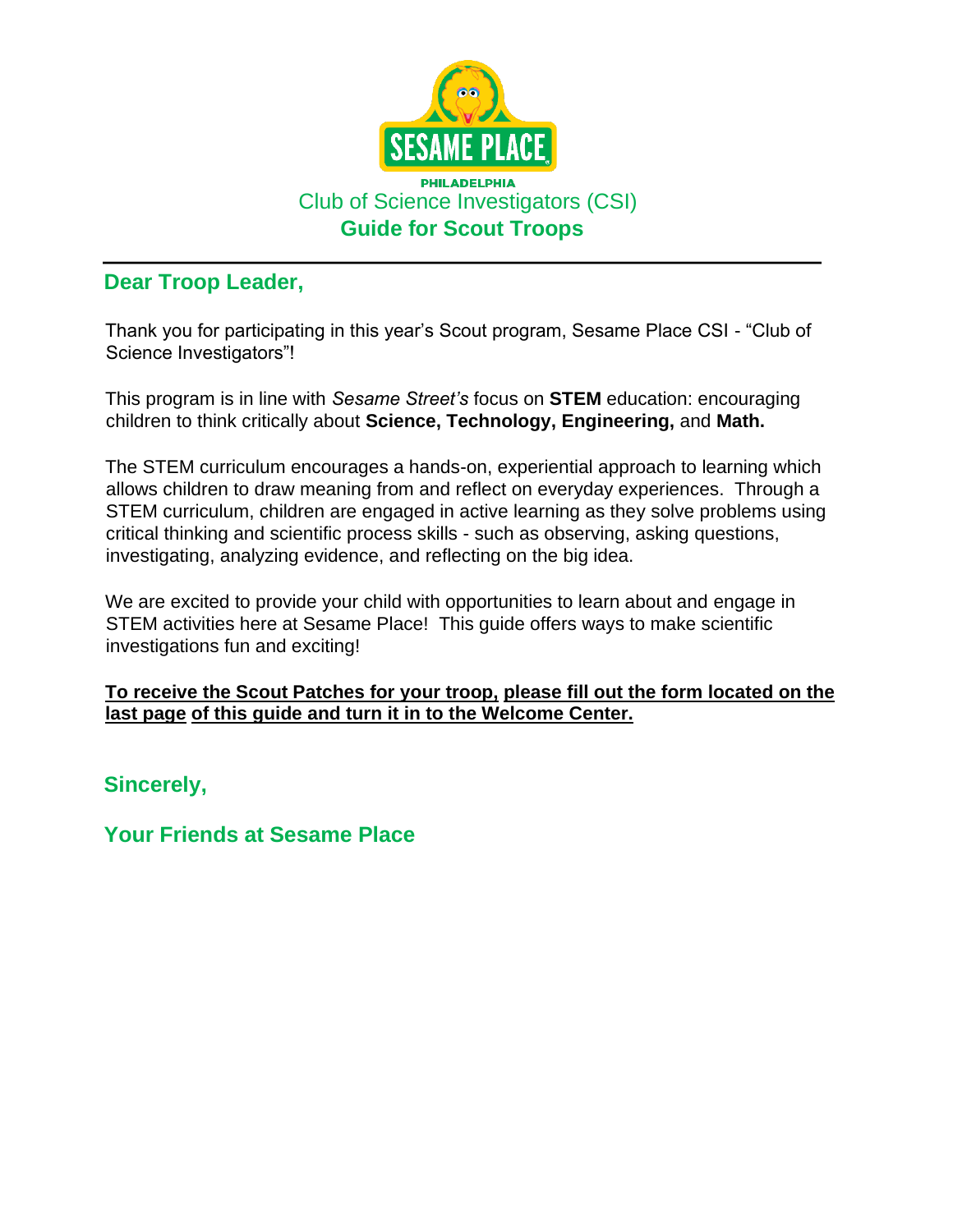### **At the Park: STEM Learning Moments**

STEM is everywhere at Sesame Place! While your Scouts will be excited by all the rides and attractions, try to encourage them to keep their science investigator hat on throughout the day. Be flexible and feel free to bring up these activities and conversations at any time during the visit.

#### **While walking around the park:**

- o If circumstances permit, play "I Spy!" by asking your Scouts to look around to find objects that support STEM learning. For example:
	- a tall tree; a short tree
	- a purple flower
	- something that floats
	- a ramp
	- a tool
	- a lever
	- a wheel
	- a wedge

o Once your child finds the object, ask questions such as:

- What does it look like? Feel like? Sound like? Smell like?
- What does it remind you of?
- How does it work?
- Why is it designed that way?
- What purpose does it serve?
- Does that surprise you?
- What would happen if…?
- $-$  I wonder if  $\gamma$

#### **While waiting in line for a ride:**

- o Observe the structure and mechanics of the ride together. Ask:
	- How do you think the ride was designed and built?
	- What kind of tools and simple machines can we observe that are used to build the ride?
	- What direction does the ride move in? (up/down, side to side, spin around) What is the speed of the ride?
	- What makes this a good ride?
	- What would happen if…?
- o Imagine and design a ride for Sesame Place! Ask:
	- If YOU could design a really fun ride for Sesame Place, what would it be? Use your imagination!
	- How would you build it?
	- How would it move?
	- What would be the speed of the ride?
	- What tools do you think you would need to build the ride?
- What machines would the ride need to work? A lever? Wheels?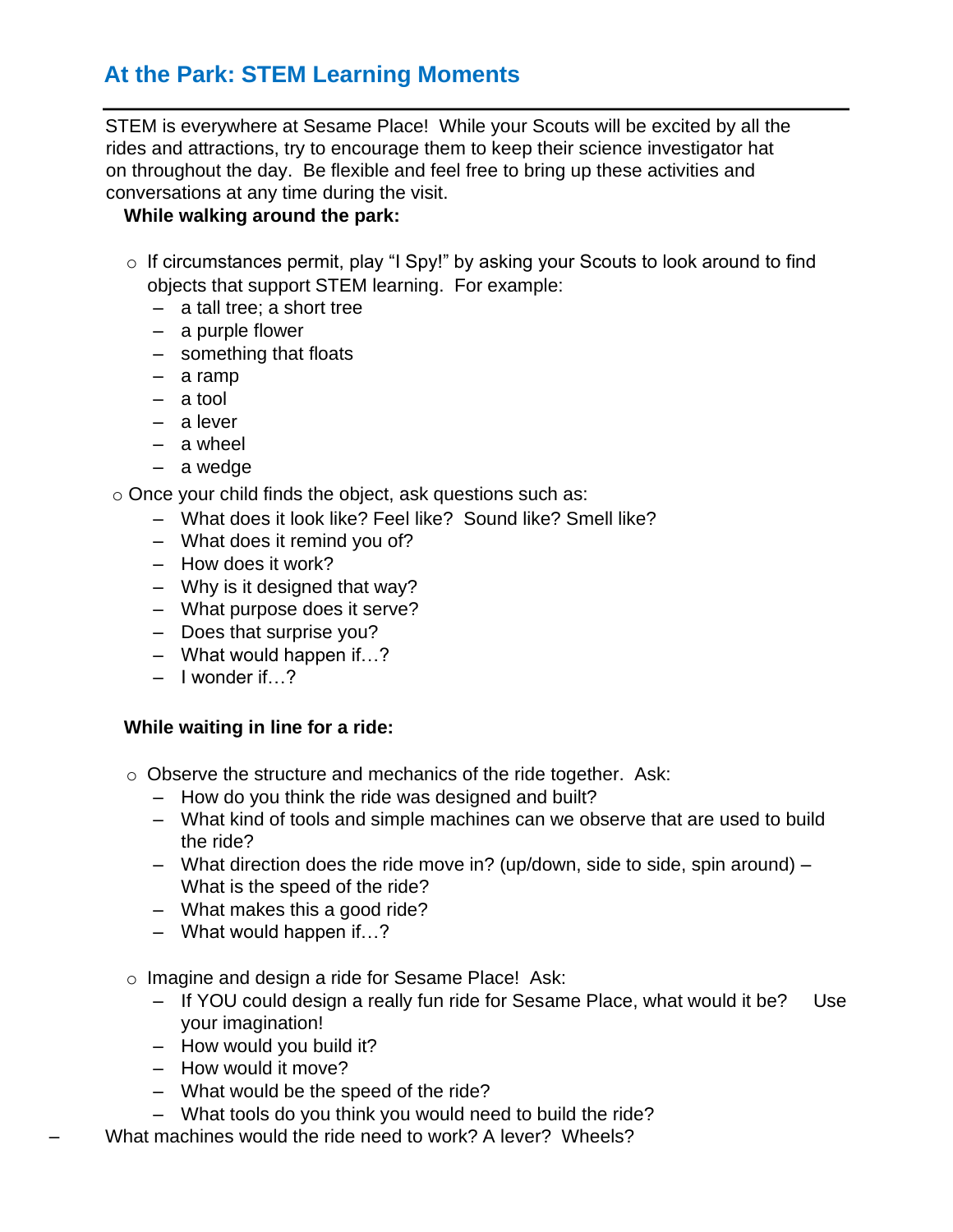# **Sesame Place Scouts Scavenger Hunt! (PreK - K)**

All aboard, Scouts! Observe and use your senses all around Sesame Place to find these 4 things!

**LEAVES** in the Sesame Neighborhood



**WHEELS** that go round and round on a bus like Big Bird's Tour Bus



**FLOATING** things in Big Bird's Rambling River

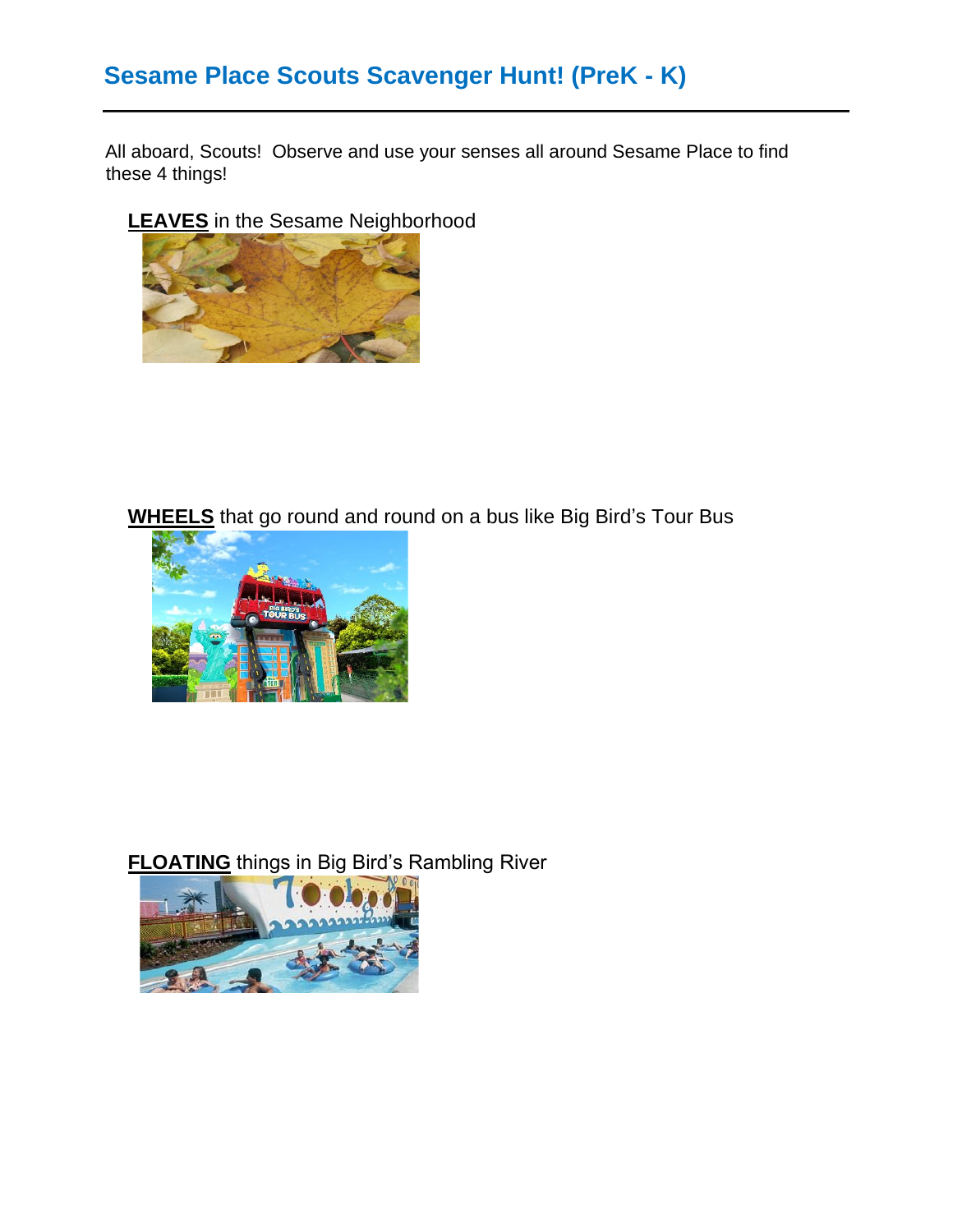# **Sesame Place Scouts Scavenger Hunt! (1st – 3 rd Grade)**



Fallen  $\perp$  <u>a</u> a <u>b seco</u> from maple trees can be found in the Sesame Neighborhood.

Find 3 different leaves on the ground. What similarities and differences do you notice?



**2.** A  $\mathbf{r}$   $\mathbf{r}$  **p** makes the bug car slide down faster at Elmo's Peek-A-Bug!

How would you re-design this ride to make the bug car slide down faster?



 $3. W_ - = 1$  **L** s spin to keep people moving like on a bus at Big Bird's Tour Bus.

How many of these are attached to the bus? What shape are the wheels and why? What would happen to a Bus if the wheels were square? Oval? Triangular?



**4.** Tubes help people **\_f\_ \_\_ \_\_ \_a\_ \_\_** 

What helps make these tubes

 $f = \_ = \_ \frac{t}{s}$ ?

**.**